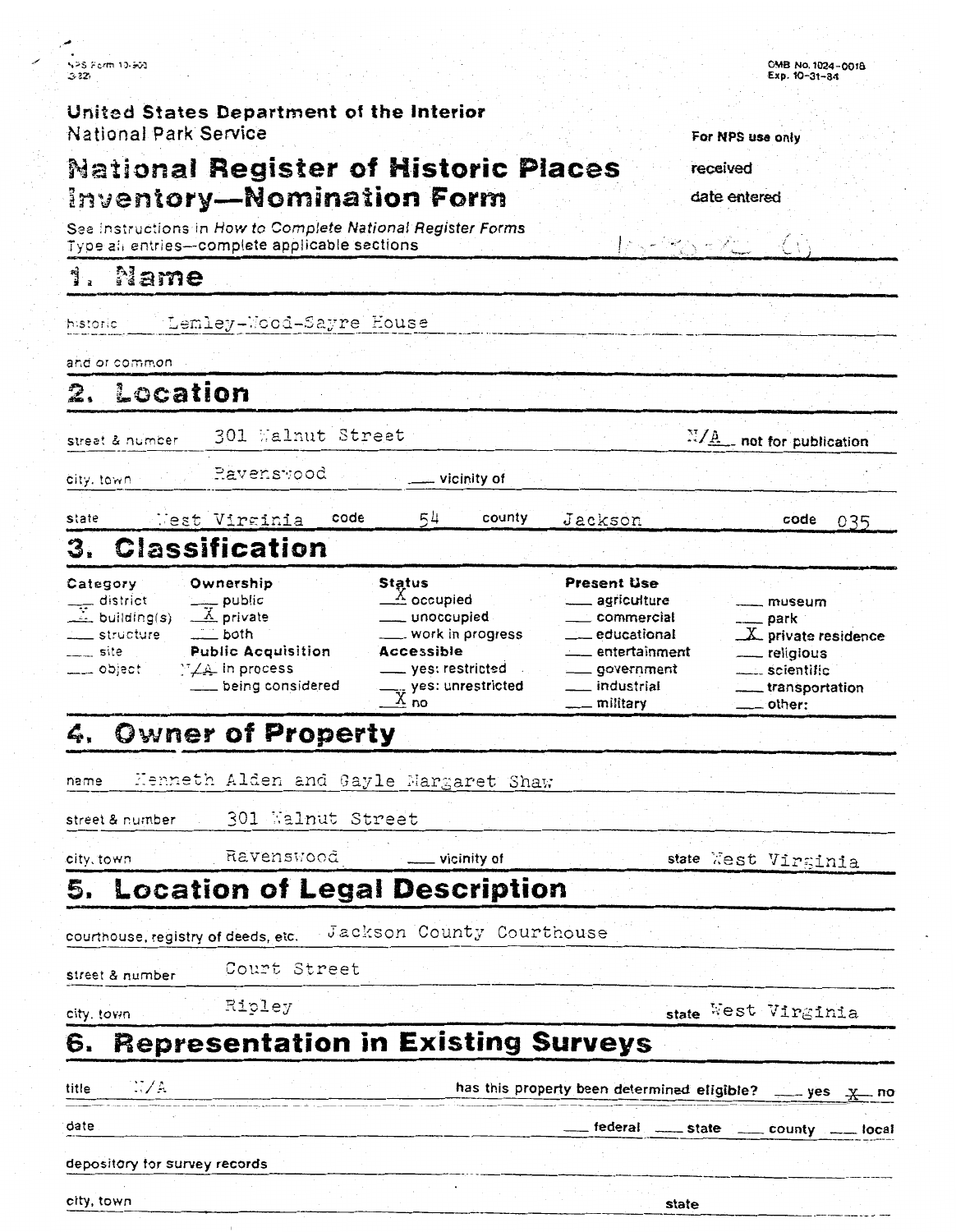# **Description**

| <b>Condition</b> |                | Check one            | <b>Check one</b>                           |
|------------------|----------------|----------------------|--------------------------------------------|
| $X$ excellent    | deteriorated   |                      | $X$ original site                          |
| $\equiv$ good    | ruins          | $\mathbb{X}$ altered | <sub>___</sub> moved<br>date $\frac{1}{2}$ |
| tair t           | ____ unexposed |                      |                                            |

#### Describe the present and original (if known) physical appearance

The Lemley-Wood-Sayre House is located at one of the most prominent intersections in Ravenswood, Jackson County, West Virginia, and is elevated above the street level on a small rise. It sits at the intersection of Virginia Street and Walnut Street, the latter being the primary thoroughfare into Ravenswood from the east.

N/A

The Lemley-Wood-Sayre House is an excellent intact example of an Italianate residence of the immediate post-Civil Mar period, when this style of Wictorian architecture flourished in West Virginia. It is a classic example of the centered gable variety of the Italianate, a sub-type not well represented in the small towns of Mest Virginia.

The Lemley-Nood-Sayre House is a two story Italianate masonry (brick) structure, basically in the configuration of a cross, with a center pseudo-gable at the front elevation, on a stone foundation. The house is symmetrical in nearly every respect. The front elevation consists primarily of two bays. On the first, or ground level, the left (north) bay is dominated by a three sided projecting one story bay, surmounted by a wide elaborately bracketed cornice that upholds a crowning wooden ballustrade that is heavily decorated with a somewhat modified quatrefoil motif. Four tall narrow windows, double-hung, which are segmentally arched at the peaks, grace the projecting bay. The right (south) bay is dominated on the ground level by the small, single story porch that surrounds the front entrance to the house. It is upheld by two squared columns, heavily bracketed, and two bracketed pilasters. The porch's dentilated cornice is, like the adjacent bay, surmounted by a ballustrade that repeats the quatrefoil motif. Both bays at the second level have a single two over two window that is crowned by a segmentally arched lintel. In the small center gable is a circular window at the attic level. Wide overhanging eaves dominate the roof line at every elevation and are decorated with large brackets all around. The south, or Walnut Street elevation of the house is dominated by an elaborate "wrap around" single story porch that roofs three angles of the "cross" at that elevation. This porch is upheld by seven columns that are heavy with ornamental pracketing, or gingerbreading. The porch has a lower balustrade with the now familiar quatrefoil motif, as well as a balustrade with the same motif above the porch's dentilated cornice. This porch, in all probability the most dominant exterior feature of the property, was a c.1890 addition (the only major alteration to the exterior of the house) that, however, is in complete stylistic harmony with the architectural character of the rest of the house.

The house has a simple hipped metal roof, very low pitched, that once had an iron ballustrade (or "widow's walk") at its summit. Heavily corbelled chimneys rise above the roof line.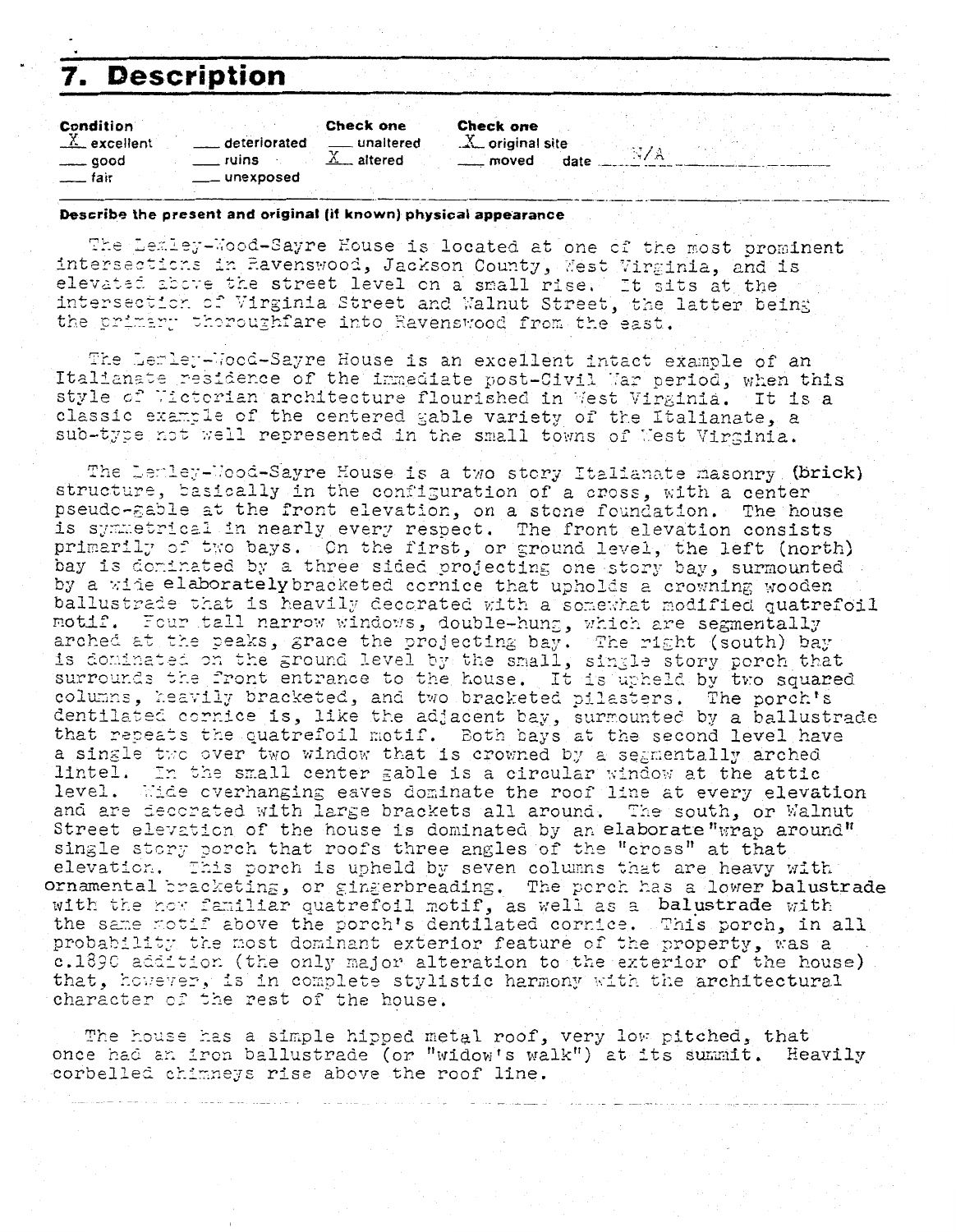NPS Form 10-900-a  $0.22$ 

United States Department of the Interior **National Park Service** 

## **National Register of Historic Places Inventory-Nomination Form**

Continuation sheet Lemley-Wood-Sayre House Item number

At the rear (northeast) elevation of the house there is another small wingle story porch that is also in architectural harmony with the meneral characteristics of the house.

The interior of the Lemley-Wood-Sayre House is in near original. condition and evidences much care by successive occupants. The heavy, dark hardwoods of the period are much in evidence throughout the interior of the house; in highly decorative mantle pieces, door moldings, the elaborate moldings on the interior of the front projecting bay, and the grand front staircase. Some interior changes did take place furing the early part of this century, but did not compromise rooms on the first level; a living room, dining room, den, and kitchen, while the upper level is dominated by bedrooms. The upper floor is reached by a front staircase that rises and then turns gracefully to the second level. The staircase balustrade contains delicately turned spindlework.

There are two dependencies attached to the property, both of architectual significance, that complement the residence. There is a one story servants quarters, a masonry structure with a simple hipped roof of metal. This building has two identical entrance doors (flanked on either side by a long narrow segmentally arched window) that suggests that criginally the buildings was designed to accomodate at least two servants. The fact that there are twin chimneys to feed two fireplaces supports this concept. The building sits on a slope and at the rear elevation there is a raised masonrybasement with a large central door with a heavy stone lintel over it. This door was obviously intended to accomodate a carriage. The basement served, then, as the carriage house.

The other dependency is a small one-story masonry spring house. Īt sits on a masonry foundation and has a low pitched hip reof with wide overhanging eaves. Its single door way replicates the windows of the residence with a segmented arch above. Both dependencies are contemporary with the residence.

This small Italiante complex is reached from Virginia Street by a long sloping brick driveway, and from Walnut Street by a concrete stairway. The property is bounded on both streets by a concrete retaining wall.

The Lemley-Wood-Sayre House is an important example of nearly pure Italianate architecture in West Virginia, and one of Ravenswood's most impressive landmarks.



OMB No. 1024-0018

For NPS use only received date entered 2

7

Page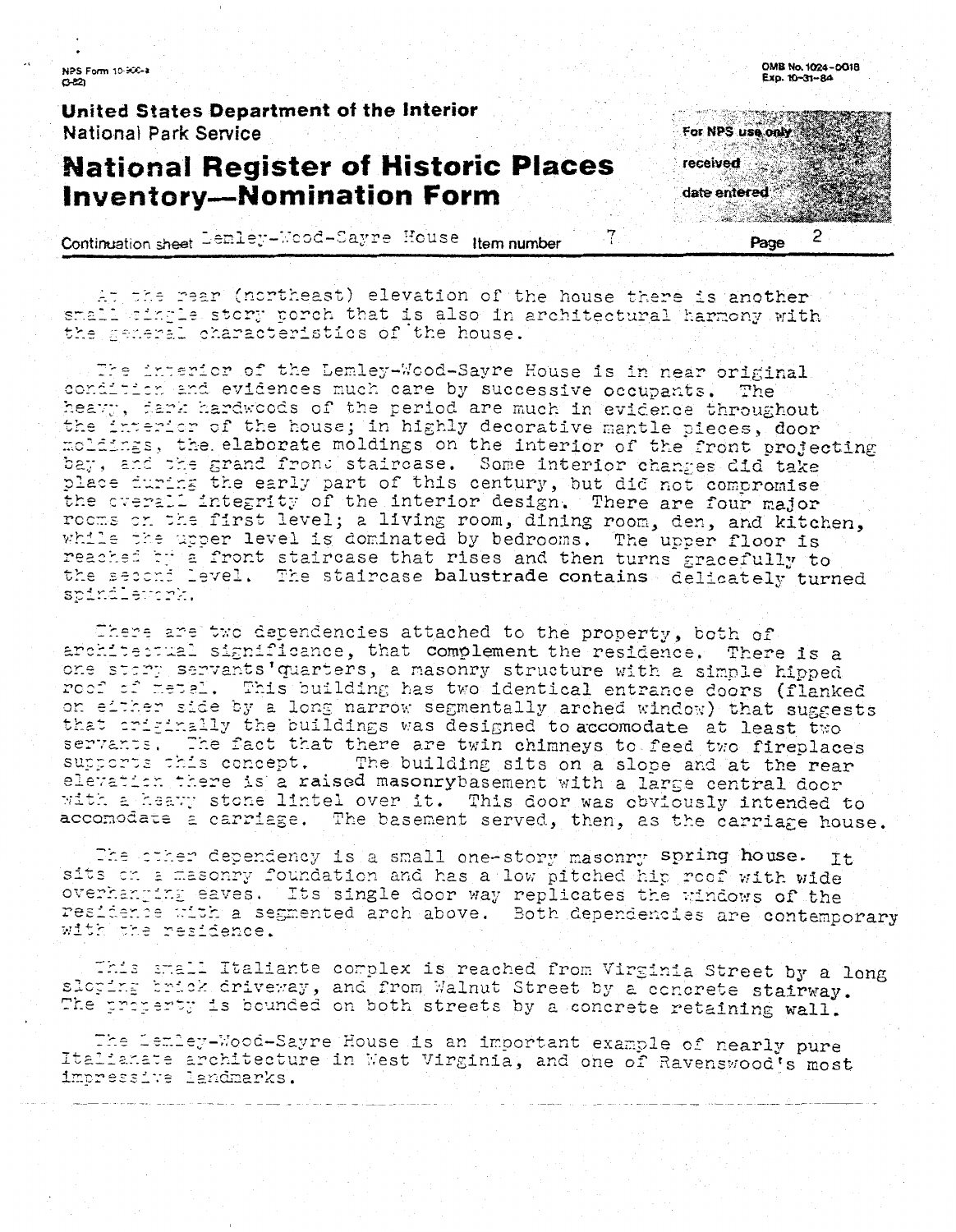# **Significance**

| Period<br>__ prehistoric                    | Areas of Significance-Check and justify below | archeology-prehistoric community planning                      | __ landscape architecture. __ religion   |                                                             |
|---------------------------------------------|-----------------------------------------------|----------------------------------------------------------------|------------------------------------------|-------------------------------------------------------------|
| $-1400 - 1499$<br>$-$ 1500-1599             | archeology-historic<br>Les agriculture        | $\overline{a}$ = $\overline{a}$ economics                      | $\ldots$ law<br>$\mathcal{A}$ literature | science<br>. <sub>--</sub> sculpture                        |
| $-1600 - 1699$                              | A architecture                                | $\frac{1}{2}$ education                                        | $\ldots$ military                        | $\frac{1}{2}$ social'<br>humanitarian                       |
| $-1700 - 1799$<br>$\frac{V}{100}$ 1800-1899 | —— art<br>commerce                            | $\mathsf{L}$ engineering<br>exploration/settlement  philosophy | $---$ music                              | <u>_</u> __theater                                          |
| $-1900$                                     | subsequent communications                     | <sub>- -</sub> industry<br>$\_$ invention                      | politics government                      | ____ transportation<br>$X$ other (specify)<br>Local Eistery |
| Specific dates: . 1871-72                   |                                               | <b>Builder Architect</b>                                       | Tanzy Brown, Builder                     |                                                             |

Statement of Significance (in one paragraph)

The Lemley-Wood-Sayre House, located at 301 Walnut Street, in the town of Navenswood, Jackson County, West Virginia, is locally significant as one of the finest intact examples of Italianate architecture in the region.<sup>1</sup> . It is also significant as having been home to individuals significant to Jackson County history and to West Virginia literature. 2.

### Explanatory Notes

1. The Lemley-Wood-Sayre House, sitting on a small rise above the intersection of one of Ravenswood, Jackson County's most prominent meeting of streets, is a significant intact example of almost pure Italianate residential architecture. Constructed on a perfectly symmetrical cross plan, the house displays nearly every aspect of the classical Italianate style. Widely overhanging eaves are supported by decorative brackets; the metal roof is simple hipped and low pitch; tall, narrow windows, arched above; small single story porches with elaborately decorative posts and ballustrades; these are all prominent elements of the pure Italianate residential style that are exhibited by the Lemley-Wood-Sayre House. A more detailed description of the property can be found in Part 7.

The Lemley-Wood-Sayre House is regarded as the finest example of its type to be found in Ravenswood or in Jackson County. It is, in fact, among the finest examples of Italianate residential architecture in this region of the state of West Virginia.

2. The Lemley-Wood-Sayre House has been home to and associated with a succession of individuals significant to the history of Ravenswood and of Jackson County. The house (and the two outbuildings) were constructed about 1871-72 for Thomas Hart Benton Lemley. While it is not certain exactly when the house was constructed, it is known that Lemley purchased the lots in July of 1871 and the tax records<br>for 1873 clearly indicate that the buildings were then present. T.E.B. Lemley was the proprietor of "Lemley's" in Ravenswood during the latter part of the 19th century which, among other items, specialized<br>in the sale of carpets and shoes. "Lemley's" also contained an apothecary<br>shop where drugs were dispensed. T.H.B. Lemley also played a prominent role in local public affairs, serving as a justice of the peace, in the early 1880's, and was County Clerk of Jackson County from 1885 to 1889.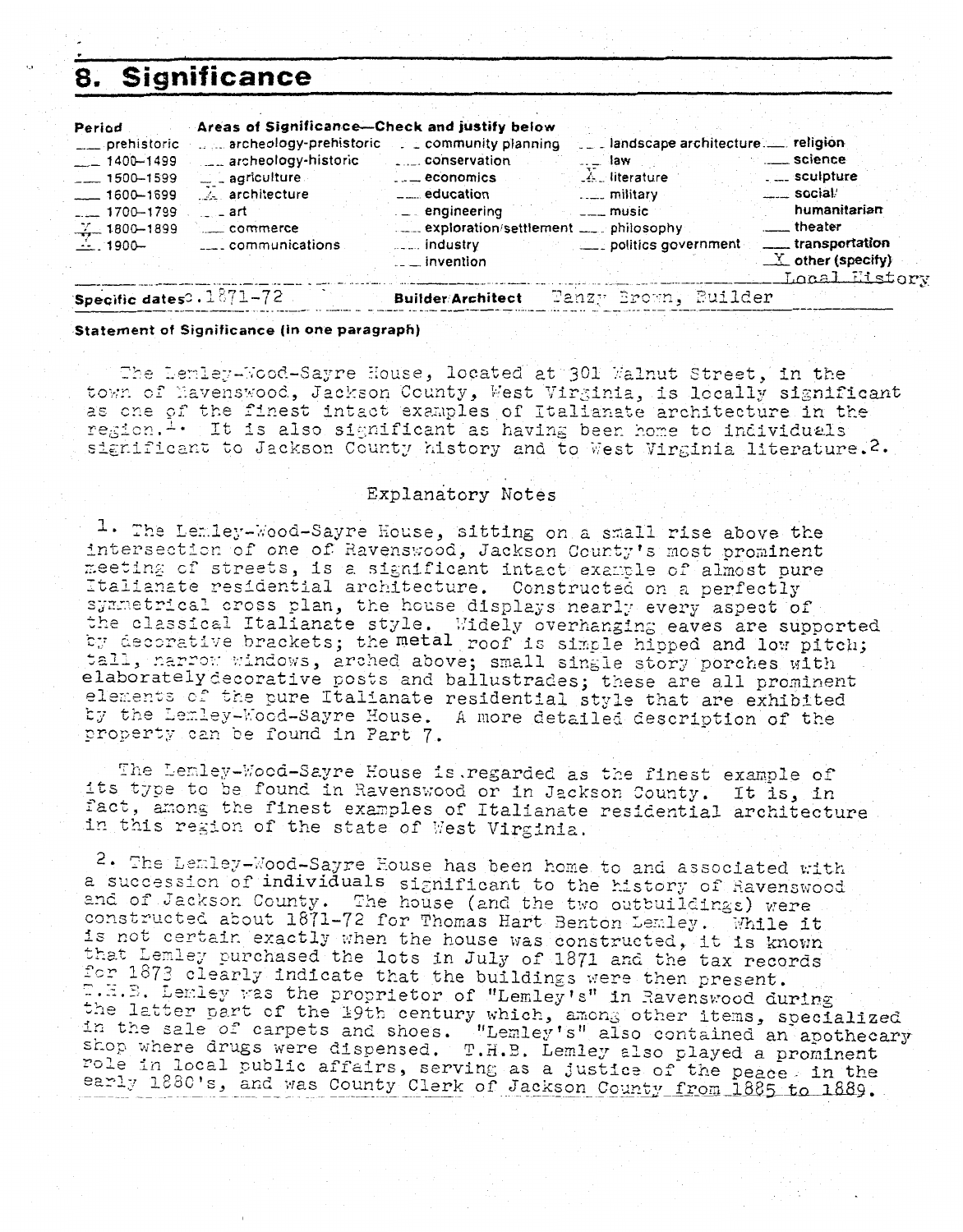NPS Form 10-900-a  $7-821$ 

United States Department of the Interior National Park Service

### **National Register of Historic Places Inventory-Nomination Form**

Continuation sheet Lember-Mood-Sarre House Item number

Lemley employed locally prominent builder Tanzy Prown to construct the buildings. Stonemason William Pruder and plasterer and bricklayer Eichard Plever aided Brown in the work of construction. Pruden obtained the stone for the house at nearby Hemlock quarry.

Lemley sold the property to Mary Wells in 1889. Apparantly the property was involved in a legal dispute in 1898 and Wells lost the property as the result of a suit brought by one C. L. Brown and others. Brown was also locally prominent, serving in the West Virginia 1885489.

The property was purchased in 1900 by Warren Wood, a prominent West Virginia educator and author. He established the Ohio Valley Commercial Institute at Ravenswood, after having conducted a summer school in Hiddlebourne that is said to have been "the forerunner of the first county high school in West Virginia." (Comstock, see 9). Wood was the author of Tragedy of the Deserted Isle (1909), an account of the Aaron Burr-Harmen Blennerhassett "conspiracy". Hore importantly, Wood authored When West Virginia was Rent in Twain (1914), an account West Virginia was Rent in Twain (1914), an account published a book of verse, Voices from the Valley (1918) and Represenative Authors of West Virginia (1926), the latter of which is still a standard

Nood sold the property to 0.C. Kneeream and his wife Sally in 1913. The Eneereams lived in the property until their deaths, after which it was obtained by D. F. Sayre and his wife Edna Sayre, members of the very locally prominent Sayre family, in 1937. The Sayre family was one of Jackson County's founding families and has continued to be of influence throughout the county's annals. Passing to Hilda Sayre, the property remained in the Sayre family, with whom it is locally associated, until 1980.

The Lemley-Mood-Sayre House is significant as an excellent example of Italianate residential architecture that makes it one of Jackson County's outstanding architectural landmarks, as well as being significant for the succession of important individuals who have lived there and made their mark on Jackson County and West Virginia history.

OMB No. 1024-0018 Exp. 10-31-84



Page

8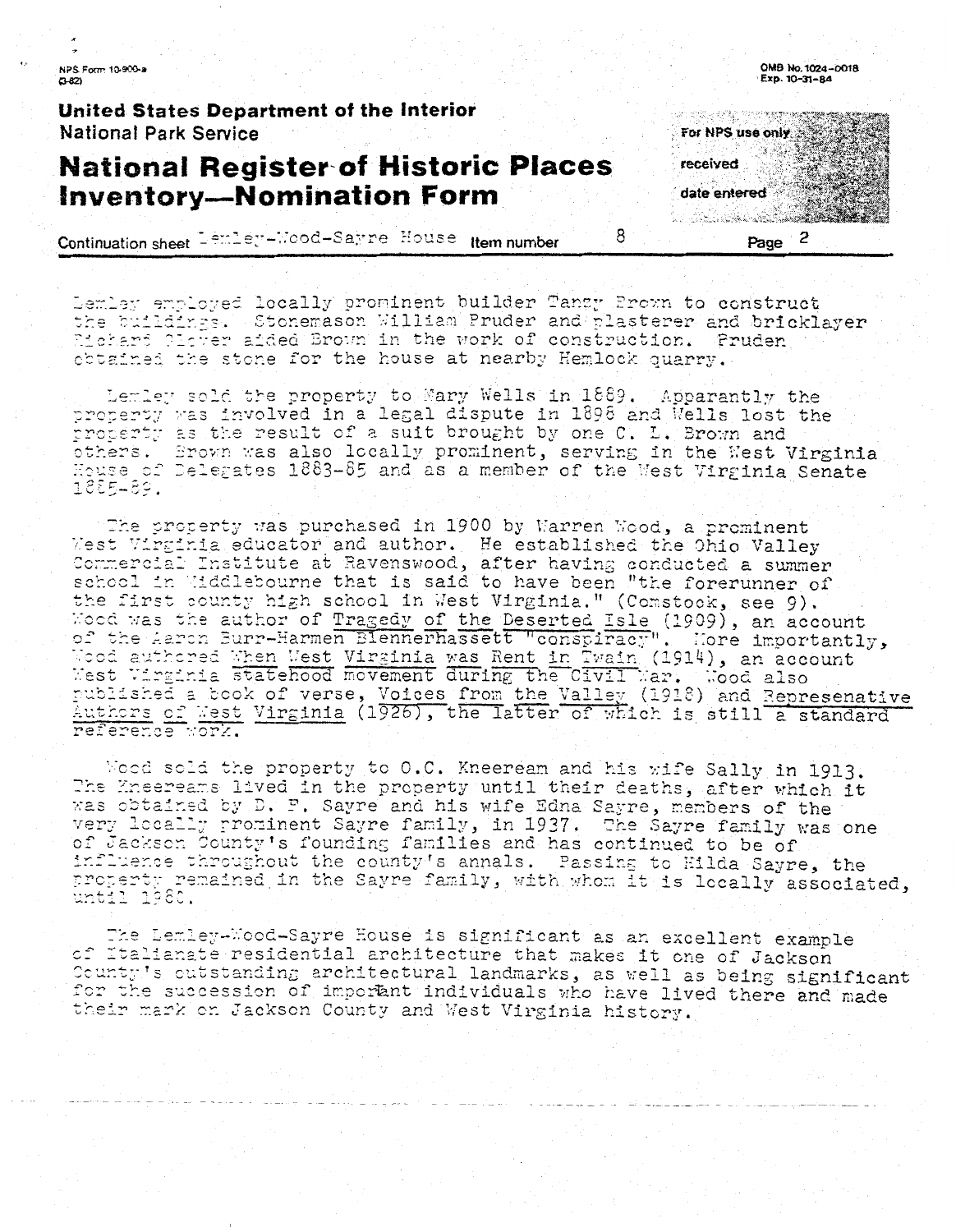#### Maior Bibliographical Reference  $\bullet$  $\mathbf{r}$

 $\checkmark$ 

|                       | J. Majvi DIVIIVYIQUIILAI NCICICILLES                                               |           |           |                      |                                                                                                                                                                                                                                                 |  |
|-----------------------|------------------------------------------------------------------------------------|-----------|-----------|----------------------|-------------------------------------------------------------------------------------------------------------------------------------------------------------------------------------------------------------------------------------------------|--|
|                       |                                                                                    |           |           |                      | Ambler, Charles H. & Summers, Pestus P., West Virginia, the Mountain State,                                                                                                                                                                     |  |
|                       | "Englewood Cliffs, N.J., Prentice-Hall, 1958                                       |           |           |                      |                                                                                                                                                                                                                                                 |  |
|                       | Happa Sarma International, 1976                                                    |           |           |                      | Early History of Pioneer Days in Jackson County, Ripley, W.Va., Delta                                                                                                                                                                           |  |
|                       |                                                                                    |           |           |                      |                                                                                                                                                                                                                                                 |  |
|                       | 10. Geographical Data                                                              |           |           |                      |                                                                                                                                                                                                                                                 |  |
|                       | Acreage of nominated property                                                      | $8$ acre  |           |                      |                                                                                                                                                                                                                                                 |  |
|                       | Quadrangle name Ravenswood, M.Va.                                                  |           |           |                      | Quadrangle scale 1:24,000                                                                                                                                                                                                                       |  |
| UTM References        |                                                                                    |           |           |                      |                                                                                                                                                                                                                                                 |  |
| Zone<br>Easting       | $\lfloor 2 \rfloor$ and $\lfloor 2 \rfloor$<br>Northing                            | 431111130 | B         | Easting<br>Zone      | Northing                                                                                                                                                                                                                                        |  |
| $C \nightharpoonup$   |                                                                                    |           | DII       |                      |                                                                                                                                                                                                                                                 |  |
|                       |                                                                                    |           | FI        |                      |                                                                                                                                                                                                                                                 |  |
| G                     |                                                                                    |           | н         |                      |                                                                                                                                                                                                                                                 |  |
|                       |                                                                                    |           |           |                      | Verbal boundary description and justification Beginning at the intersection of Walnut                                                                                                                                                           |  |
|                       |                                                                                    |           |           |                      | Street and Virginia Street, being the northeast corner of said intersection;                                                                                                                                                                    |  |
|                       |                                                                                    |           |           |                      | thence with a line of Virginia Street north 112 feet to a stake; thence<br>leaving Virginia Street at right angles and running in an Easterly direction                                                                                         |  |
|                       | List all states and counties for properties overlapping state or county boundaries |           |           |                      |                                                                                                                                                                                                                                                 |  |
| N/A<br>state          |                                                                                    | code      |           |                      |                                                                                                                                                                                                                                                 |  |
|                       |                                                                                    |           | county    |                      | code                                                                                                                                                                                                                                            |  |
| state                 |                                                                                    | code      | county    |                      | code                                                                                                                                                                                                                                            |  |
| name title            | Michael J. Pauley, Historian                                                       |           |           |                      |                                                                                                                                                                                                                                                 |  |
| organization          | Hart and Pauley, Consultants                                                       |           |           | date July $15, 1985$ |                                                                                                                                                                                                                                                 |  |
|                       | street & number 4651 Victoria Road                                                 |           |           |                      | telephone (304) 744-9342                                                                                                                                                                                                                        |  |
| city or town          | Charleston                                                                         |           |           | state                | 25313<br>West Virginia                                                                                                                                                                                                                          |  |
| 12.                   |                                                                                    |           |           |                      | <b>State Historic Preservation Officer Certification</b>                                                                                                                                                                                        |  |
|                       | The evaluated significance of this property within the state is:                   |           |           |                      |                                                                                                                                                                                                                                                 |  |
|                       | __ national                                                                        | __ state  | $X$ local |                      |                                                                                                                                                                                                                                                 |  |
|                       | according to the criteria and procedures set forth by the National Park Service,   |           |           |                      | As the designated State Historic Preservation Officer for the National Historic Preservation Act of 1966 (Public Law 89-<br>665), I hereby nominate this property for inclusion in the National Register and certify that it has been evaluated |  |
|                       |                                                                                    |           |           |                      |                                                                                                                                                                                                                                                 |  |
|                       | State Historic Preservation Officer signature                                      |           |           |                      |                                                                                                                                                                                                                                                 |  |
| title                 | State Historic Preservation Officer                                                |           |           | date                 | September 11, 1985                                                                                                                                                                                                                              |  |
| For NPS use only      |                                                                                    |           |           |                      |                                                                                                                                                                                                                                                 |  |
|                       | I hereby certify that this property is included in the National Register           |           |           |                      |                                                                                                                                                                                                                                                 |  |
|                       |                                                                                    |           |           | date                 |                                                                                                                                                                                                                                                 |  |
|                       | Keeper of the National Register                                                    |           |           |                      |                                                                                                                                                                                                                                                 |  |
| Attest:               |                                                                                    |           |           |                      |                                                                                                                                                                                                                                                 |  |
| Chief of Registration |                                                                                    |           |           | date                 |                                                                                                                                                                                                                                                 |  |
|                       |                                                                                    |           |           |                      |                                                                                                                                                                                                                                                 |  |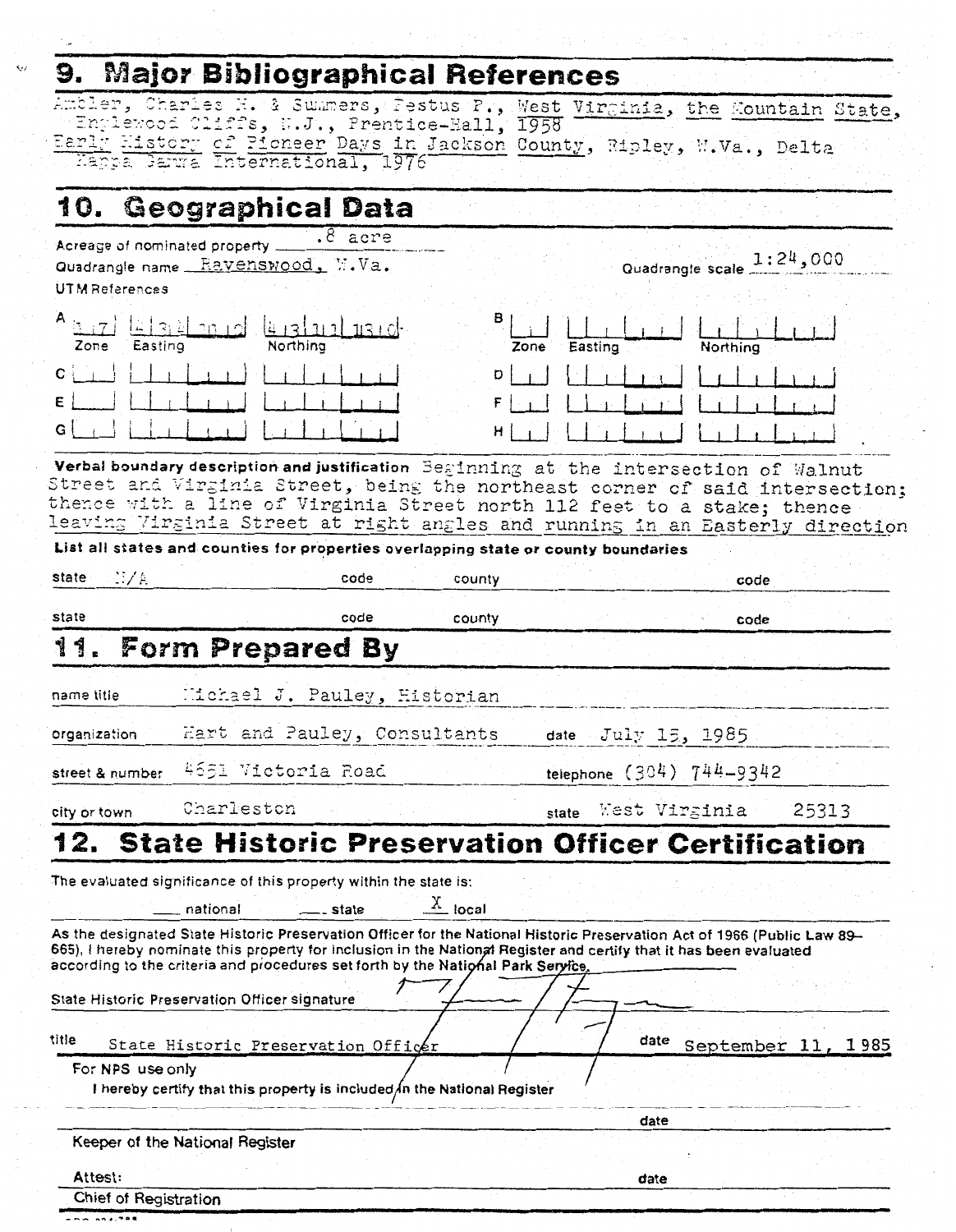NPS Form 10-900-a  $C-82$ 

United States Department of the Interior **National Park Service** 

### **National Register of Historic Places Inventory-Nomination Form**

Continuation sheet Lemley-Wood-Sayre House Item number

Jackson County Deed Books, Book 172, p. 465

Moore, Dean W., Mashington's Moods, A History of Havenswood, M.Va., Parsons, W.Va., McClain Printing Co., 1971

Jest Virginia Heritage Encyclopedia, Comstock Publishing, Richwood, 1976

Item 10, Verbal Boundary Description, Continuation

to any alley; thence with the western side of said alley in a southerly direction 110 feet to Walnut Street; thence with the line of Walnut Street to the place of beginning, comprising all of City Lots 101 and 102 of the City of Ravenswood, Jackson County, West Virginia.

**Commission of the American State** For NPS use only received date entered  $\overline{2}$ Page

9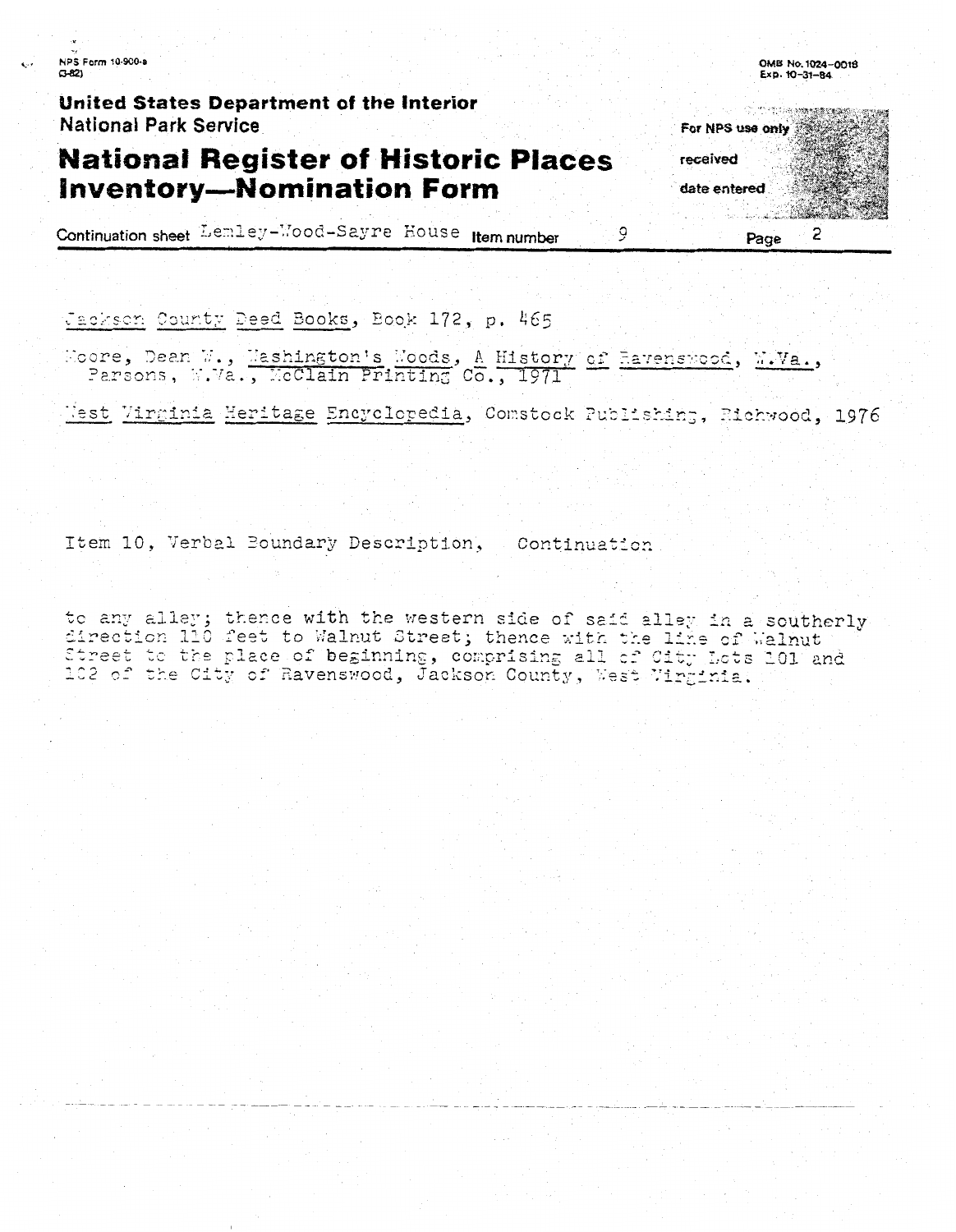